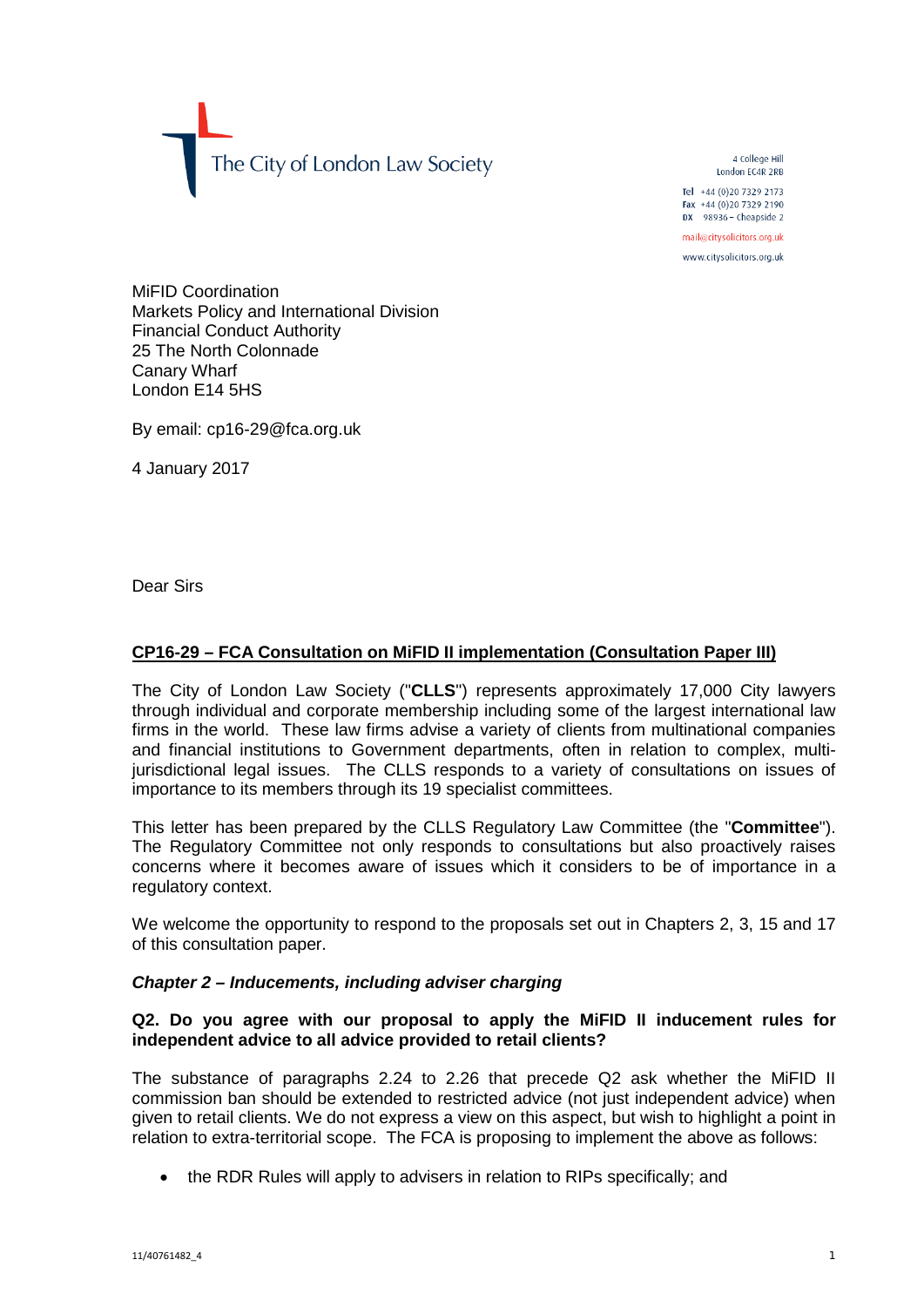• COBS 2.3A will apply the MiFID II inducements ban to independent/restricted advisers more generally.

The issue we wish to highlight is that the RDR Rules only apply where the advice is given to retail clients in the UK. We note that neither COBS 2.3A nor the application section in COBS 1 appear to include this same territorial scope restriction. This proposal will, therefore, have the consequence of having advice in relation to non-MiFID scope RIPs be subject to the UK's gold-plated ban in the RDR Rules when advice is given to retail clients in the UK only. However, the UK's gold-plated MiFID II ban in COBS 2.3A will apply when advice is given to retail clients wherever they may be located. This UK-specific extension of the MiFID II ban will, therefore, apply to UK firms operating cross border into another EEA member state and to EEA branches of UK firms relying on the UK firm's services passport. Given that the FCA is gold-plating this element of MiFID II, we would query why the FCA is not limiting the scope of this gold-plating to where advice is provided to retail clients in the UK (as is the case in the RDR Rules).

### **Q3. Do you agree with our proposal to ban firms providing advice or portfolio management services to retail clients from receiving and rebating monetary benefits to such clients?**

First, we would repeat our response in Q2 to this question on the extra-territorial impact of this UK-specific gold-plating aspect of MiFID II implementation. We would query whether, given that the proposed gold-plating is UK-specific, it should be limited to where the activity (advisory services/portfolio management services) is being provided to retail clients in the UK (for advisory services) or for the benefit of retail clients located in the UK (for portfolio management).

For instance, as COBS requirements are a home state matter for firms providing their services cross border (without a branch) or for EEA branches relying on the UK firm's services passport to provide services into another (third) EEA Member State, the FCA's current proposals would mean that UK firms providing advisory services to non-UK clients will be in an uncompetitive position to their non-UK counterparts providing the same advisory services to the non-UK clients to the extent non-UK counterparts are able to offer a rebate to customers, whilst the UK firms are not.

Second, we wish to highlight to the FCA that for those instruments which are both RIPs and MiFID II financial instruments and in relation to firms that provide advisory services, it is not yet clear whether COBS 6.1A or COBS 2.3A takes precedence (see paragraph 2.35). Both of these chapters contain different exclusions/carve-outs for certain permitted payments so it would be helpful to understand which standard a firm is to apply. For example, COBS 2.3A only applies to the actual advisory service offered whereas COBS 6.1A also applies to 'related services' to the advisory service and to payments being received by affiliated firms to the advisory firm which COBS 2.3A does not.

# **Q4. Do you consider that the ban on receiving and rebating monetary benefits to clients should also apply to professional clients?**

We would repeat our comments from the response to Q2 in relation to the presumably unintended extra-territorial impact of the current COBS 2.3A.

**Q6. Do you agree with our proposal to extend the MiFID II limitation on non-monetary benefits to the wider business of providing advice in respect of RIPs? And Q7. Do you think we should extend the MiFID limitation on non-monetary benefits to the wider business of providing advice for all MiFID products, and not just RIPs.**

We have a number of comments to make in relation to these two questions.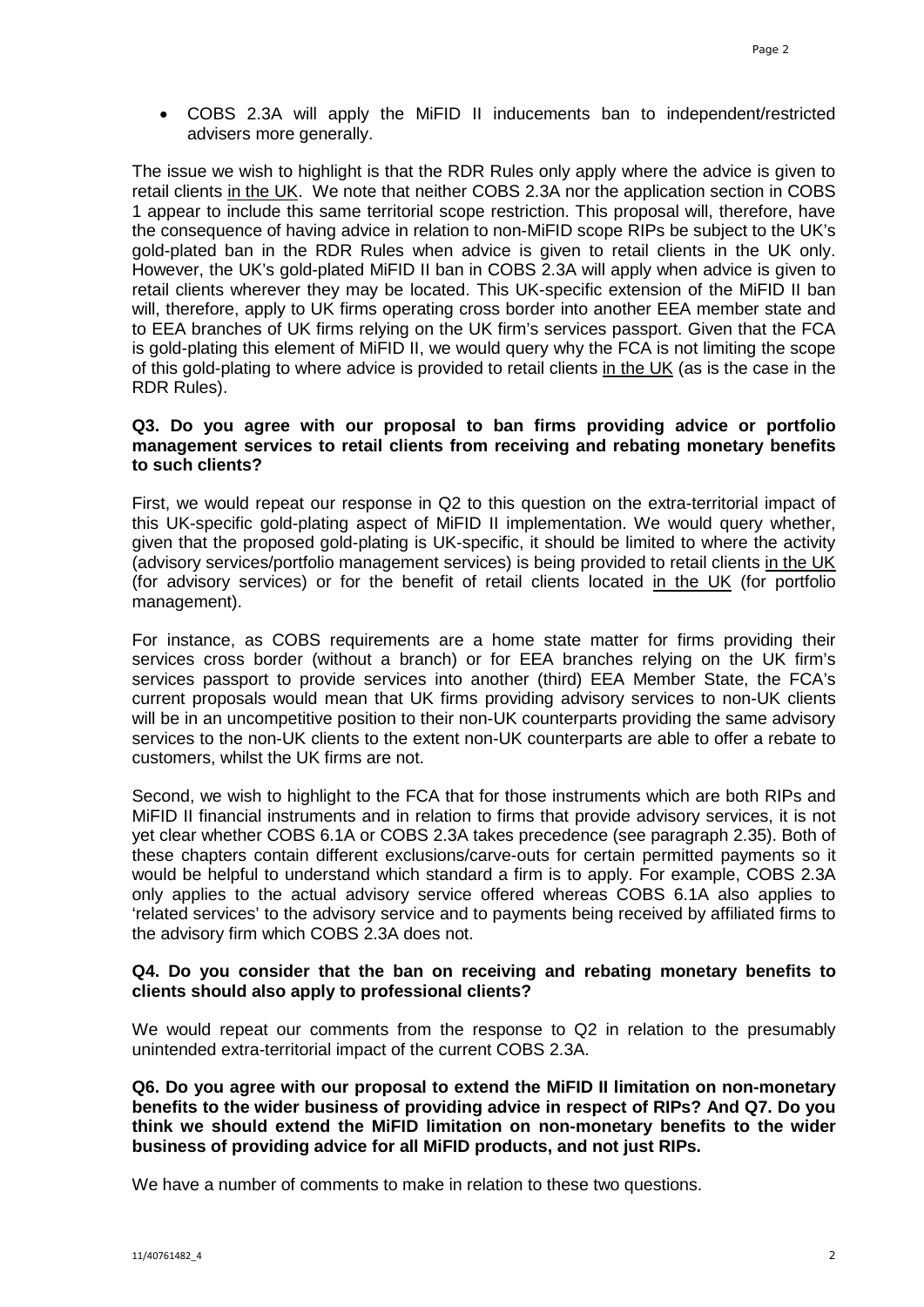*Extending the RDR Rules to apply to the wider business of providing advisory services in relation to RIPs*

Paragraph 2.36 states that the FCA wishes to extend the existing UK RDR rules to all advisory services of UK firms (who deal with retail clients), not just to those advisory services that include a personal recommendation. We wish to draw the FCA's attention to the items set out below.

First, as the FCA will know, the UK government is currently consulting on amending the regulated activity of 'advising on investments' to match more closely the MiFID II definition of investment advice which is, essentially, a personal recommendation. The change proposed by the FCA would mean that UK independent and restricted advisory businesses would need to apply the stricter, gold-plated RDR Rules to all aspects of their wider advisory businesses (including those parts of their businesses that do not involve a personal recommendation) for a period of time before the UK Government's change takes effect (if it proceeds) to bring these firms back in line with the MiFID II investment advisory scope.

We would query whether it is sensible or proportionate to put UK businesses (which have already had to amend their practices to implement the RDR Rules) through two changes: (i) to implement the stricter RDR Rules to the entirety of their advisory businesses to then (ii) undo the restriction on their advisory businesses (excluding those business lines that provide personal recommendations) once (if) the UK Government's proposed change to the regulated activity takes effect.

Second, to be consistent with the FCA's stated intention, COBS 2.3A.2G(1) would need to be amended as it still refers to 'personal recommendation'.

In addition, the extra-territorial scope issues highlighted in our response to Q2 (i.e. when the retail client is in the UK or not in the UK) will also apply additional complexity to the above scenarios.

*Extending the MiFID II limitation on non-monetary benefits to apply to the wider business of providing advisory services in relation to MiFID II financial instruments*

See our response above, in particular the extra-territorial scope issues.

If the FCA proceeds with this consultative aspect, we note that COBS 2.3A.11R and COBS 2.3A.12R would need to be further amended as the current drafting (reference to 'independent advice' and 'restricted advice') does not implement this aspect.

### *Amending the RDR Rules so only permitted minor non-monetary benefits can be received*

The only item we wish to raise on this aspect is whether, in introducing this change, the FCA will make it clear that currently permitted legacy payments under the RDR Rules will need to cease.

### *Chapter 3 – Inducements and research*

# **Q9: Do you agree with our approach to transpose the MiFID II proposals for the receipt of research linked to the new MiFID II inducement rules as a new COBS 2.3B?**

We do agree with the FCA's approach to transpose MiFID II proposals for the receipt of research linked to the new MiFID II inducement rules as a new COBS 2.3B. We set out below a number of additional points that we wish to raise in relation to the FCA's implementation of these requirements.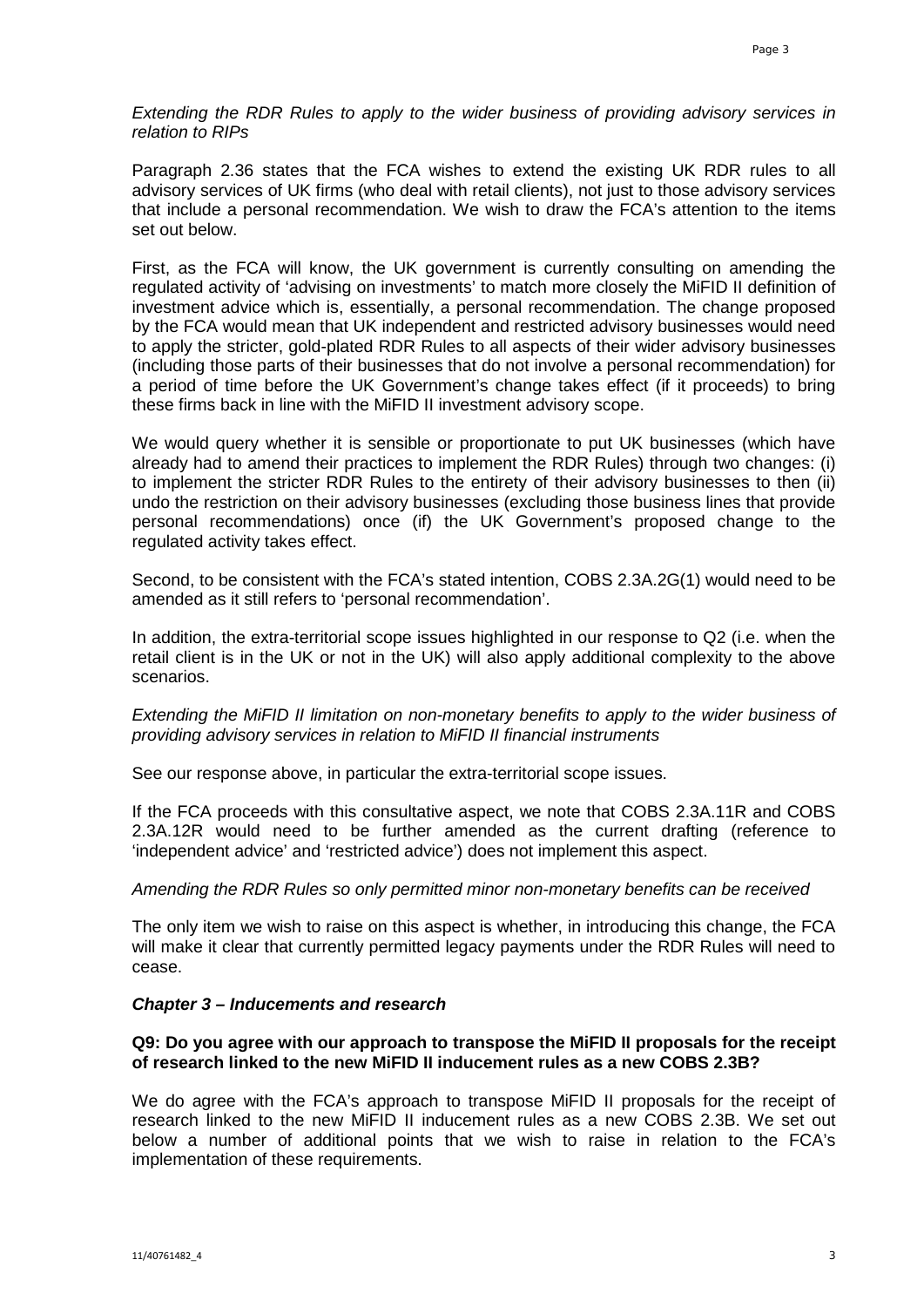#### *Client money considerations*

We note that, pursuant to COBS 2.3B.15G and in line with CASS 7.25.11R, RPA funds do not in the FCA's view constitute client money. However, we believe it would be helpful for firms if the FCA were to clarify how excess money in an RPA should be treated – and, specifically, if the FCA were to explicitly confirm the understanding generally held in the investment management industry that such funds only become client money at the point at which they are rebated to the relevant fund or client (and not before).

#### *Research payments to non-EU brokers*

We also note that a number of complex issues arise out of some of the cross-border implications of the MiFID II requirements related to inducements and research. For example, in relation to UK investment managers' relationships with US broker-dealers, we note that it is unclear whether a US broker-dealer could accept a payment for research from an RPA and remain exempt from registration as an investment adviser under the US Investment Advisers Act of 1940.

We consider it important the FCA, ESMA and the European Commission works with the SEC and any other relevant overseas regulatory bodies to address this issue and similar issues arising in relation to other non-EU jurisdictions. To the extent firms are ultimately required to establish particular operational structures in order to achieve compliance with potentially conflicting sets of rules, it would be helpful for the FCA to state explicitly that such structures are permitted.

#### *Mixed use services*

Under the current provisions on use of dealing commissions the FCA recognises that some goods or services may have mixed use, including use as substantive research (i.e. within the scope of the new definition of "research"), and thus a permissible element. The current provisions recognise that, as a consequence, managers are permitted to allocate an appropriate value to include as a permissible charge under the restrictions on the use of dealing commission (in particular COBS 11.6.8A), and provides assistance on how managers should approach this. We do not understand the MiFID II restrictions to prohibit clients from paying for qualifying research which is supplied in the form of a mixed use service, and we did not read the FCA's CP as suggesting that this was the intention. Allowing clients to purchase research in this way should help to ensure investment managers have access to the widest possible sources of research for their clients. That being so, we suggest that it would be appropriate (and of assistance to portfolio managers and others) if the elements of COBS 11.6.8A relating to the proper allocation of a mixed use service charge were retained.

# *Chapter 15 - Recording of telephone conversations and electronic communications (taping)*

In response to questions 54 and 57, we question whether it is necessary and proportionate to apply to non-MiFID firms the enhanced requirements for the recording of telephone conversations and electronic communications which include a potentially onerous requirement to retain such recordings for 5 years.

For example, in relation to corporate finance business, the FCA acknowledges in paragraph 15.21 of the commentary that certain corporate finance activities, such as advice and underwriting, will not fall within Article 16(7) of MiFID 2. The FCA indicates that it considers this to create a potential gap in taping in relation to corporate finance business.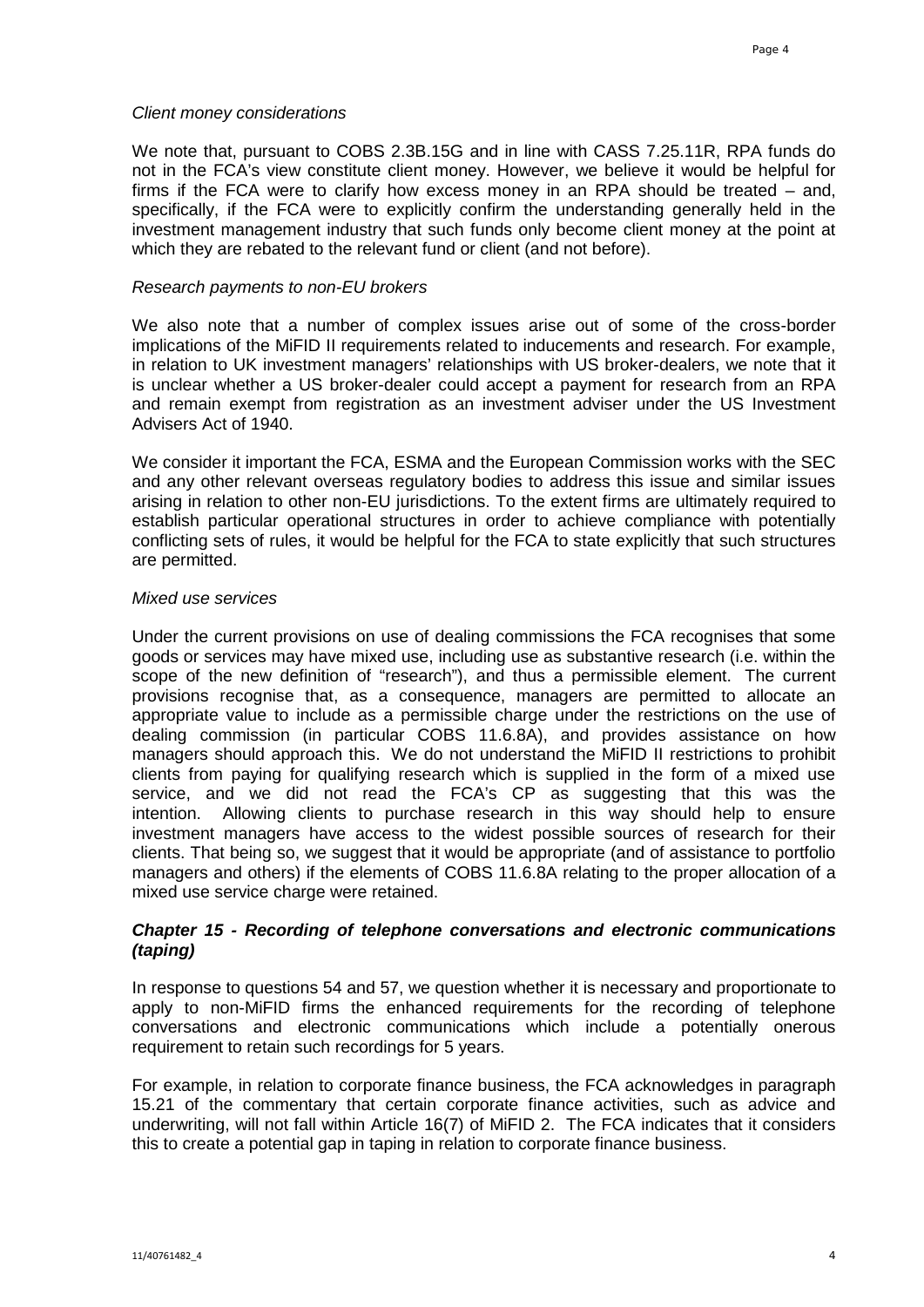While it is acknowledged that some corporate finance firms routinely have access to inside and confidential information, to the extent that this is the case, such corporate finance firms are already required to comply with the Market Abuse Regulation and, in the course of any market soundings, and in relation to the maintenance of insider lists, are subject to related record keeping requirements.

We understand that the FCA takes the view that the costs of adhering to the taping requirements are likely to be small. However, we do not consider this will necessarily be the case for all of those firms that have hitherto not been subject to any taping requirement. We hope that the FCA will take this into account in determining whether the proposed requirements are necessary and proportionate if applied to firms which are not in fact within scope of this element of the directive, and will also reflect in its considerations the impact of imposing more onerous taping and retention requirements than are found in COBS11.8 on those who are already subject to taping requirements.

# *Chapter 17 – Perimeter Guidance (with Appendix 1, Annex O)*

We note from the commentary in Chapter 17 that the FCA's proposals for PERG are based on the wording of the proposed implementing legislation set out in the HM Treasury consultation document of March 2015. We cannot tell from the CP whether the FCA has raised the possibility of deleting Article 24B(2) of the RAO with HM Treasury, but that is clearly more appropriate than introducing the proposed PERG 2.7.6B(4), and we consider that HM Treasury should address the matter directly.

As an overall observation, we note that the Q&A approach for MiFID II perimeter guidance in the draft PERG material is in a number of places very difficult to follow because of the length of some of the answers. Although we recognise that this follows an existing practice of Q&A, we suggest that the FCA reconsider this approach when seeking to explain its understanding of the complexities of the regulatory perimeter.

The narrative approach in PERG 2 contrasts with PERG 13's Q&A, and on complex issues is somewhat easier to follow, in part because the explanations are broken up in a way that permits ready referencing to the comments most pertinent to the issue in hand. Alternatively, the FCA should consider breaking up those answers that are very long, by extracting key elements for separate Q&A. By way of a particular example, we consider the answer to Q31C could be made easier to follow by extracting material on "What is a 'business day' for these purposes?" and "What are 'major currencies'?". We suggest that the FCA review each of the long answers and break them down so as to simplify the commentary for a less sophisticated reader. If it would be of assistance, the Committee would be happy to work with the FCA to assist in breaking down some of the lengthier Q&A responses in this section of PERG.

We also suggest that the FCA takes care in references to "use of the internet". Such use can take a number of forms – notably operation of websites accessible via the internet, and the sending of emails. Accordingly the guidance in the last sentence of 13.3, Q.20 should distinguish more expressly between the use of the internet by using websites (which may be addressed to the public in general and therefore not be personal) and email, for example by commenting "*Therefore, for instance, while advice through a generally accessible website is unlikely to be a personal recommendation, an email communication provided to a specific person, or to several persons, may amount to investment advice.*"

Finally we note that the draft PERG 1.5.1(13) contains a typographical error – the hyperlink should, we think, read ["https://www.fca.org.uk/publication/finalised-guidance/fg15-01.pdf"](https://www.fca.org.uk/publication/finalised-guidance/fg15-01.pdf). (The current draft omits a " $\overline{d}$ " from "finalised".)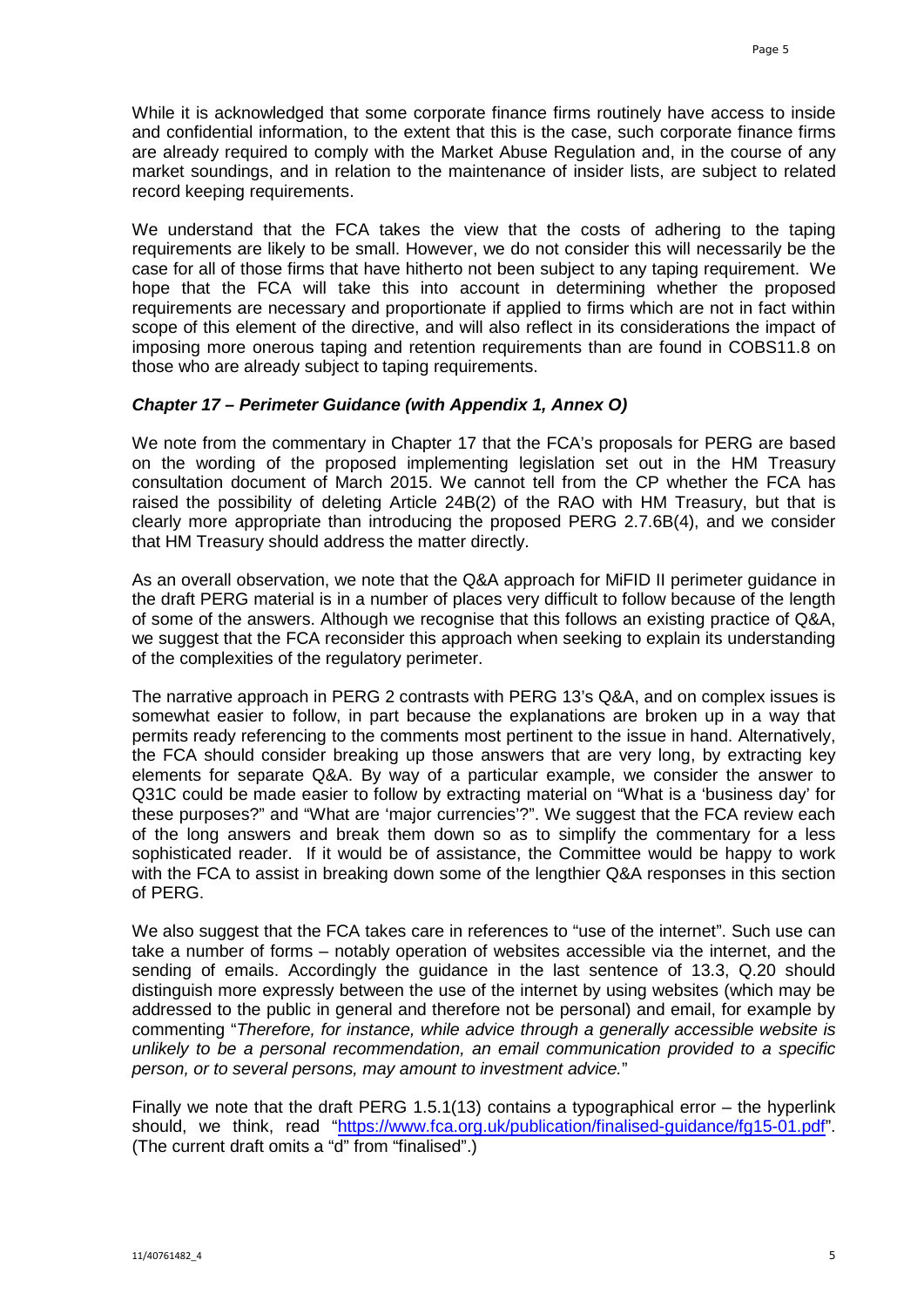If you would find it helpful to discuss any of these comments then we would be happy to do so. Please contact Karen Anderson by telephone on +44 (0) 20 7466 2404 or by email at [Karen.Anderson@hsf.com](mailto:Karen.Anderson@hsf.com) in the first instance.

Yours faithfully

am

**Karen Anderson** *Chair, CLLS Regulatory Law Committee*

© CITY OF LONDON LAW SOCIETY 2017 All rights reserved. This paper has been prepared as part of a consultation process. Its contents should not be taken as legal advice in relation to a particular situation or transaction.